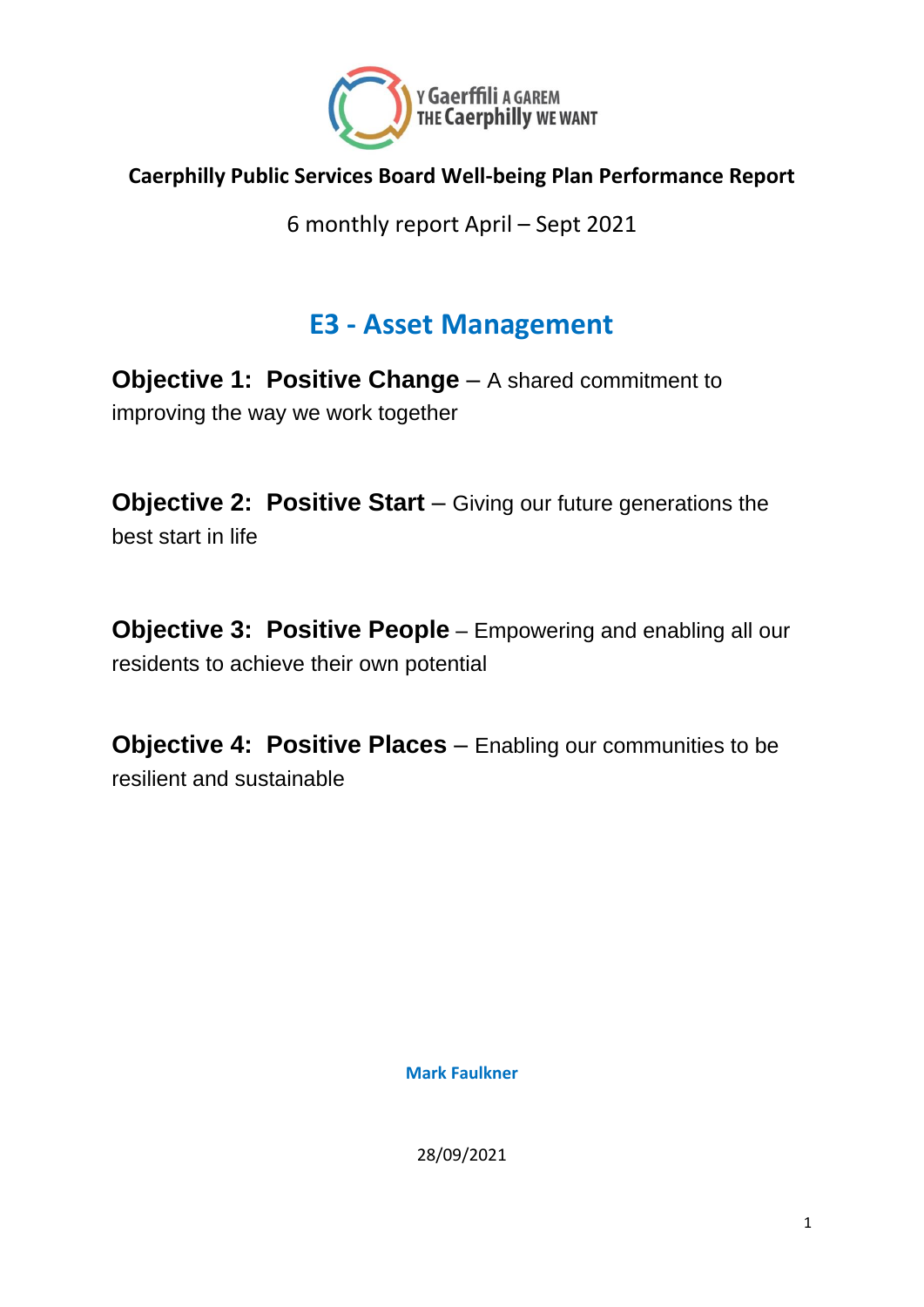

#### **Performance Levels**

| Performance measures where identifiable                                                              | Is there a risk<br>this will not<br>be achieved? |
|------------------------------------------------------------------------------------------------------|--------------------------------------------------|
| $E4.1 -$ Maximise the use and value of all our assets                                                |                                                  |
| E4.2 – Work together to reduce our energy use and increase our generation<br>and use of green energy |                                                  |
|                                                                                                      |                                                  |
|                                                                                                      |                                                  |
|                                                                                                      |                                                  |

| <b>Quantifiable measures</b>                                                                                                                                                                                                                                                         | Is there a risk<br>this will not<br>be achieved? |
|--------------------------------------------------------------------------------------------------------------------------------------------------------------------------------------------------------------------------------------------------------------------------------------|--------------------------------------------------|
| Collaboratively, the PSB partners have a huge number of assets and the<br>opportunities for shared use and collaboration need to be explored.<br>Identify and explore opportunities for collaborative working with PSB<br>partners and report on progress.                           |                                                  |
| Providing our future generations with access to facilities that can provide<br>them with the best start in life. Exploring shared opportunities for use of<br>facilities and service delivery. Consider opportunities for community<br>engagement such as community asset transfers. |                                                  |
| The potential benefits from sharing and maximising assets include<br>reduced costs, increased utilisation and efficiency, reduced usage, a<br>reduced collective carbon footprint, which will have a positive impact on<br>a local community.                                        |                                                  |
|                                                                                                                                                                                                                                                                                      |                                                  |

### **Evidence**

| <b>Priority</b>                                                | Comment                                         |
|----------------------------------------------------------------|-------------------------------------------------|
| Public Sector Hub based in Ty Penallta                         | Ready to open as soon as it is safe to do so in |
| and Public / Private sector hub at the<br><b>Winding House</b> | line with WG guidelines.                        |
| Awaiting the recommendations from                              | Reviews on going, both have received positive   |
| the Flexible Working Review and                                | feedback from the Transformation Board. Once    |
| Corporate Walk in Service Review.                              | complete will review any Service Asset          |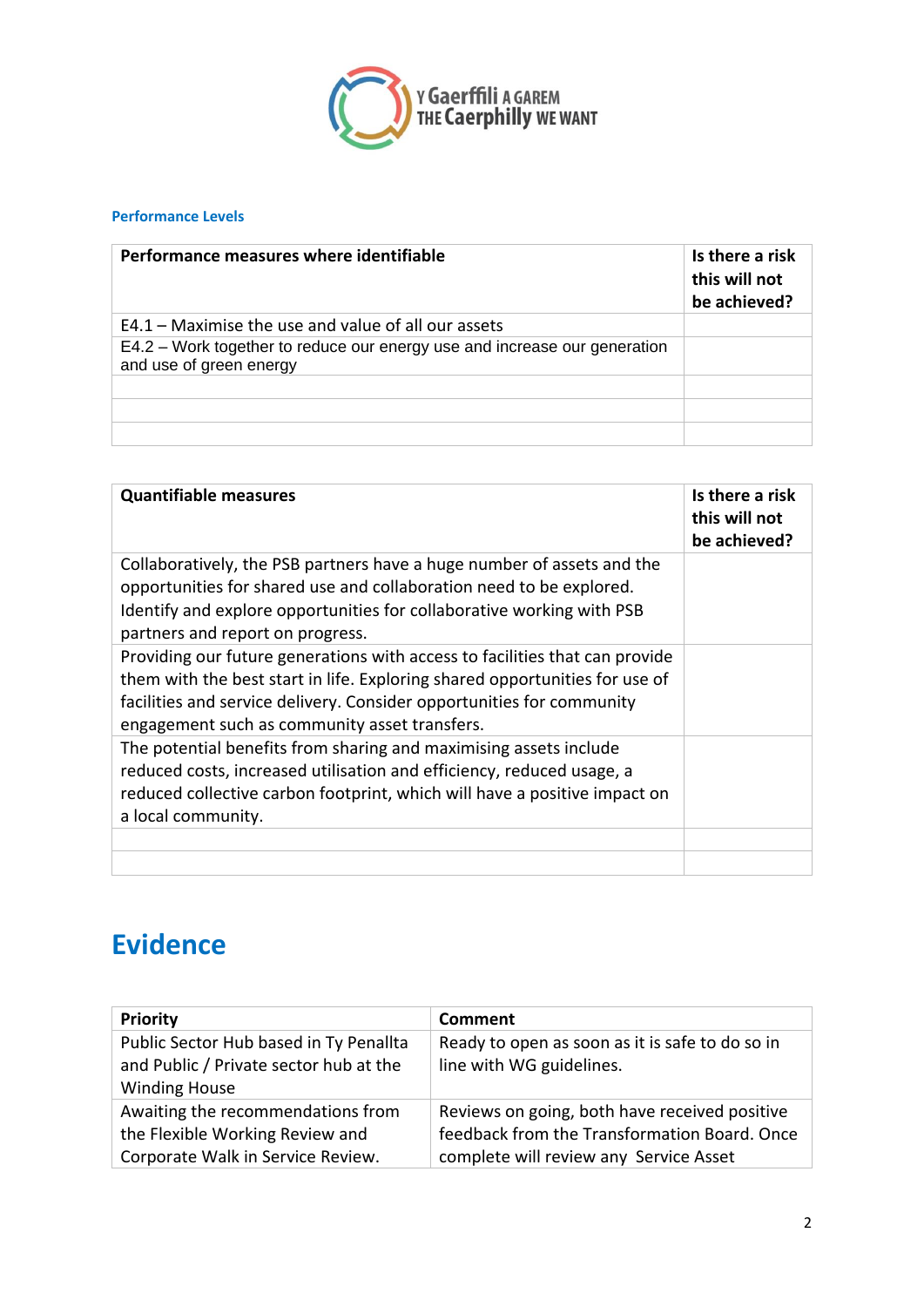

|                                                                                                                                                                                                                                                                                                   | Management Plans that are linked to the<br>review/s.                                                                                                                                                                                                                                                                                                                                                                                                                                                                                                                                                                                                                                                  |
|---------------------------------------------------------------------------------------------------------------------------------------------------------------------------------------------------------------------------------------------------------------------------------------------------|-------------------------------------------------------------------------------------------------------------------------------------------------------------------------------------------------------------------------------------------------------------------------------------------------------------------------------------------------------------------------------------------------------------------------------------------------------------------------------------------------------------------------------------------------------------------------------------------------------------------------------------------------------------------------------------------------------|
| Liaising with other public sector<br>organisations to establish their short,<br>medium and long term estate goals and<br>where we can provide support<br>regarding colocation.                                                                                                                    | Use of Ty Penallta and other sites to support<br>COVID response - testing and vaccination<br>centres, Track and Trace teams.<br>Recently met with ABHB to discuss<br>opportunities for shared use, agile working and<br>co-location.<br>Welsh Ambulance Service, WAST - agreed<br>expansion of the Ambulance Service at<br>Tredomen Campus. They currently have a crew<br>rest room based at Tredomen Business Centre.<br>They would like to expand their operations in<br>the vicinity of Ystrad Mynach / Nelson. They are<br>in the process of transferring their operations<br>from suite 1 to 3 in the Tredomen Business<br>Centre, a move that will double the space<br>available to their crew. |
| Safeguarding Hub has been created in<br>Foxes Lane where the Police have co<br>located with Social Services and Health.                                                                                                                                                                           | The hub has been operational since January<br>2021 with police colleagues working from the<br>building in line with Covid requirements. Hub<br>development is on going and other agencies<br>may come on board as things progress.                                                                                                                                                                                                                                                                                                                                                                                                                                                                    |
| Recently completed Bargoed MyST<br>project, a highly intensive wraparound<br>CAMH service which provides an<br>alternative care package for looked<br>after young people.                                                                                                                         | The development of the Bargoed project has<br>enabled Myst to move forward in the<br>development of a regional service and has<br>brought a large building back into beneficial<br>use.                                                                                                                                                                                                                                                                                                                                                                                                                                                                                                               |
| Declutter exercise at Corporate office<br>sites rolled out as part of the<br>preparation of staff returning to the<br>office and adoption of new ways of<br>working. Development of Ty Penallta<br>ground floor to create café style<br>working environment to facilitate new<br>ways of working. | The space offers a flexible working environment<br>to facilitate agile working when staff return to<br>the office.                                                                                                                                                                                                                                                                                                                                                                                                                                                                                                                                                                                    |
|                                                                                                                                                                                                                                                                                                   |                                                                                                                                                                                                                                                                                                                                                                                                                                                                                                                                                                                                                                                                                                       |
|                                                                                                                                                                                                                                                                                                   |                                                                                                                                                                                                                                                                                                                                                                                                                                                                                                                                                                                                                                                                                                       |
|                                                                                                                                                                                                                                                                                                   |                                                                                                                                                                                                                                                                                                                                                                                                                                                                                                                                                                                                                                                                                                       |
|                                                                                                                                                                                                                                                                                                   |                                                                                                                                                                                                                                                                                                                                                                                                                                                                                                                                                                                                                                                                                                       |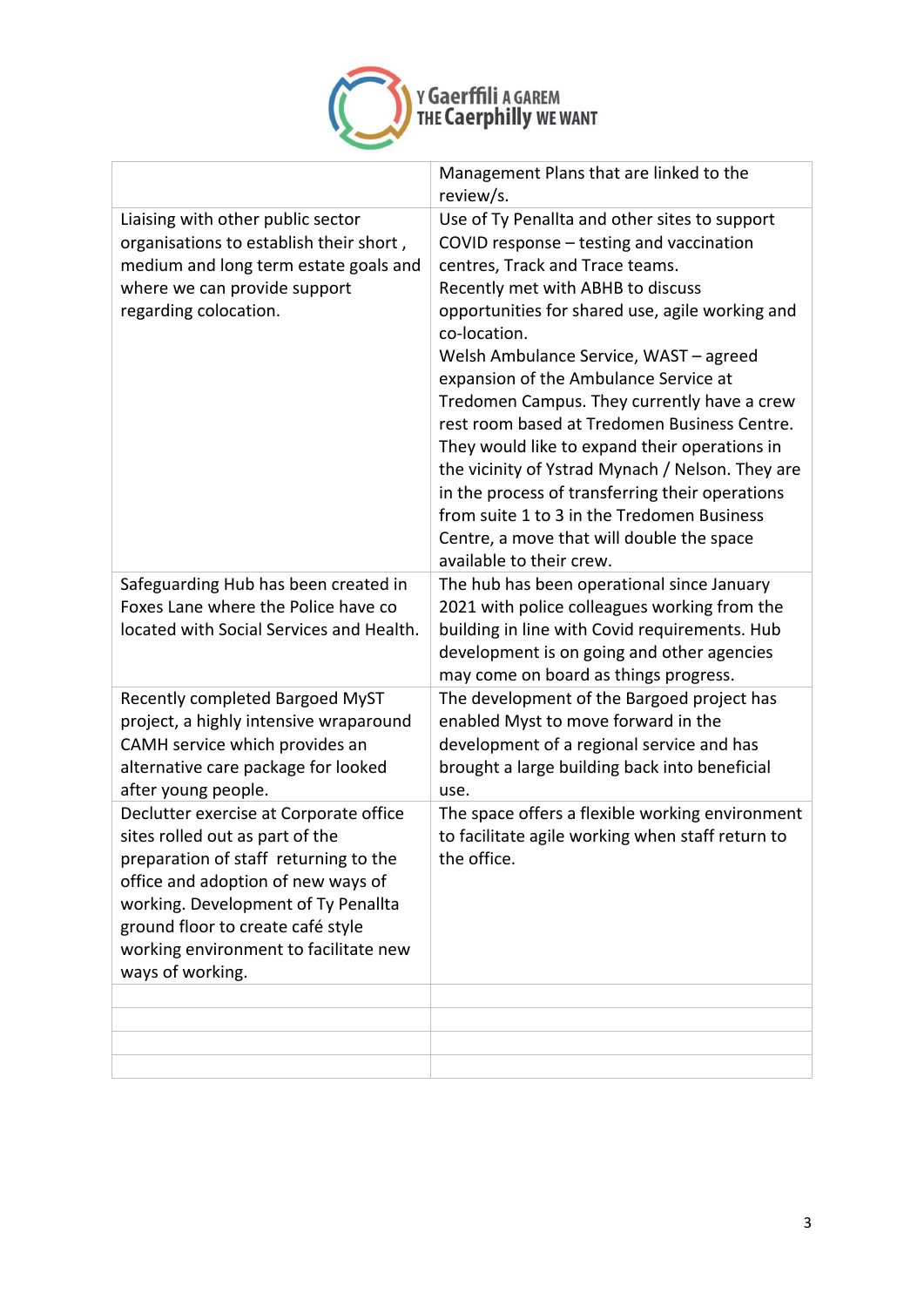

# **Key Tasks**

| Ref | <b>Task</b>                                                                                                                                                                                                                                                                                                                        | <b>Progress</b>                                                                                                                                                                                                                                                                                                                                                                                                                                                                                                                                                                                                                                                                                                                                                                                                  |
|-----|------------------------------------------------------------------------------------------------------------------------------------------------------------------------------------------------------------------------------------------------------------------------------------------------------------------------------------|------------------------------------------------------------------------------------------------------------------------------------------------------------------------------------------------------------------------------------------------------------------------------------------------------------------------------------------------------------------------------------------------------------------------------------------------------------------------------------------------------------------------------------------------------------------------------------------------------------------------------------------------------------------------------------------------------------------------------------------------------------------------------------------------------------------|
| A   | Identify current use of buildings<br>and opportunities for shared use<br>with PSB Partners. Split into<br>different asserts (land, transport,<br>supporting delivery, etc).                                                                                                                                                        | Recommendations for walk-in service review<br>have been put forward to the transformation<br>board, Receiving positive feedback.<br>Progressing to next stage of the review. Both<br>these recommendations and the flexible<br>working review outcomes will provide a clear<br>steer on the asset availability for PSB<br>partners. Mark Faulkner has agreed an<br>expansion for the ambulance station at<br>Tredomen campus.                                                                                                                                                                                                                                                                                                                                                                                    |
| B   | Identify and explore opportunities<br>for collaborative working with PSB<br>Partners and report on progress.<br>Share expertise where possible.<br>Liaise with other public sector<br>organisations on their short,<br>medium and long term asset goals.<br>Support COVID recovery work e.g.<br>vaccination centre at Ty Penallta. | Bespoke COVID safe furniture has been<br>delivered to the sites and enhancements to<br>existing Wi-Fi connectivity.                                                                                                                                                                                                                                                                                                                                                                                                                                                                                                                                                                                                                                                                                              |
| C   | Link with Ystadau Cymru                                                                                                                                                                                                                                                                                                            | Chair of chair meetings attended to discuss<br>best practice - Awaiting next quarterly<br>meeting invite.                                                                                                                                                                                                                                                                                                                                                                                                                                                                                                                                                                                                                                                                                                        |
| D   | Establish a Public Sector Hub based<br>in Ty Penallta and a Public/Private<br>Hub at the Winding House.<br>Creation of a safeguarding hub at<br>Foxes Lane with CCBC, Police and<br>Health.                                                                                                                                        | Public Sector Hub based in Ty Penallta and<br>Public/Private sector hub in the Winding<br>House funded by WG's Valleys Task Force<br>Programme, ready to open as soon as it is<br>safe to do so in line with WG Guidelines.<br>The hub at Ty Penallta is to be located in the<br>Glass Restaurant area and available to<br>employees of public sector partner<br>organisations. The hub has individual work<br>stations and a dedicated high speed WI FI<br>service. The opening date for the hub has yet<br>to be finalised but is likely to be in line with<br>the opening of the new café facilities in<br>Penallta House to provide an enhanced offer<br>to users of the hub.<br>The Winding House Hub is open to the<br>general public with ample parking, a<br>dedicated high speed internet and access to |